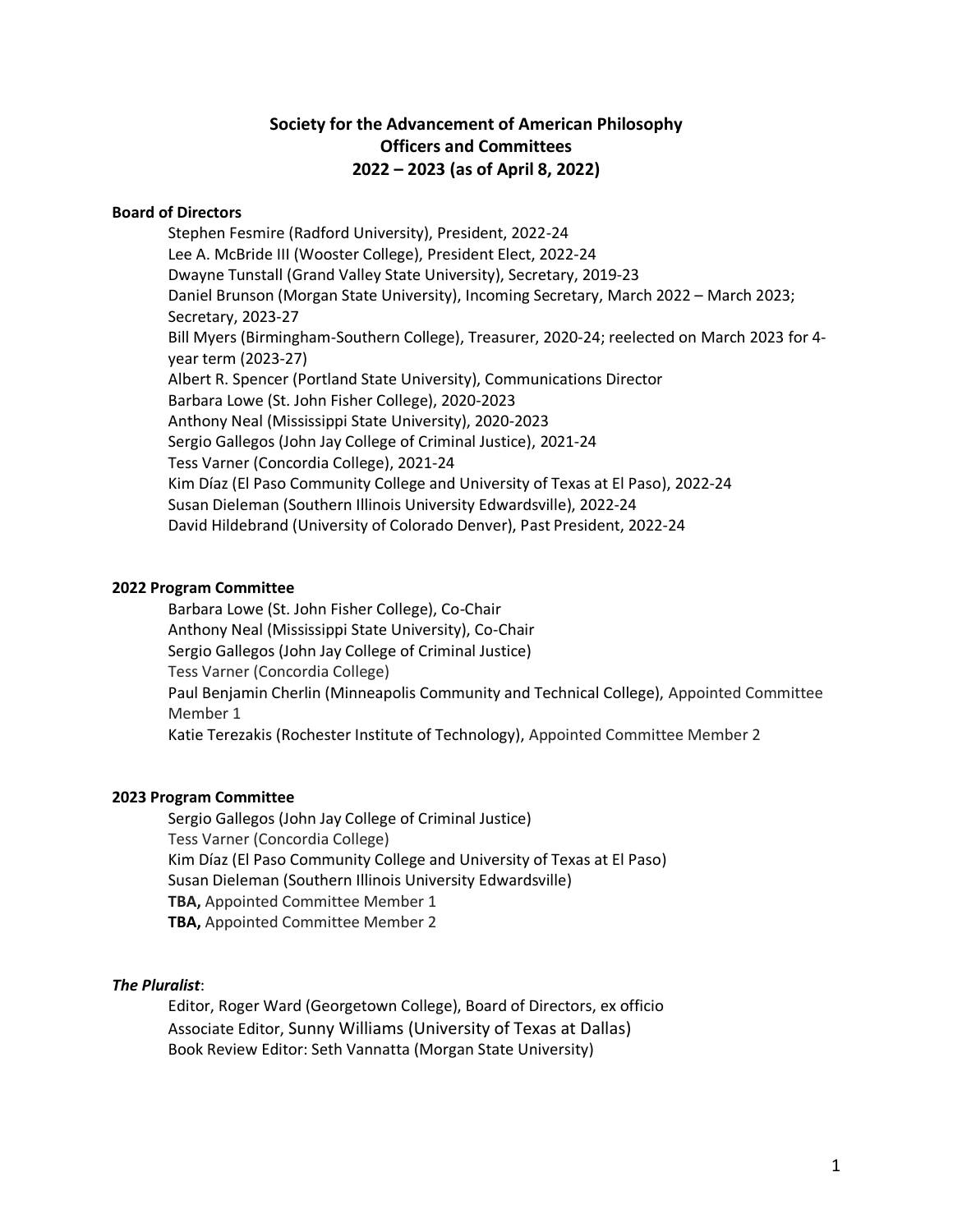#### **Student Representative & Graduate Session Organizer**

**TBA,** 2022-24 Daniel Westbrook (Emory University), 2020-22

### **Nominating Committee**

Todd Lekan (USC Lancaster)**,** 2020-23 Dorothy Rogers (Montclair State University), 2021-24 **Appointed member**, 2022-25

### **H.W. Schneider Award Committee**

Judith Green (Fordham University), 2020-23 Nathan R. Houser (Senior Fellow, Institute for American Thought, Indiana University Purdue University, Indianapolis), 2021-24 Herman Saatkamp, Jr. (Senior Fellow at Institute for American Thought, Indiana University Purdue University Indianapolis), 2022-25

### **Coss Dialogues Committee**

Zachary Piso (Xavier University), 2020-23 Lauren Eichler, 2021–24 **Appointed member,** 2022-25

### **Committee on Inter-American Relations**

Carlos Alberto Sánchez, Chair (San Jose State University) Mariana Alessandri (University of Texas – Pan American) Kim Diaz (Texas A&M University) Terrance MacMullan (Eastern Washington University) José-Antonio Orosco (Oregon State University) Alexander Stehn (University of Texas Rio Grande Valley) Chris Tirres (DePaul University)

#### **Committee on Public Philosophy**

Nancy McHugh, Chair (University of Dayton) Lee McBride (College of Wooster) Tess Varner (Concordia College) Walter Feinberg (University of Illinois, Urbana-Champaign) Ken Stikkers, (Southern Illinois University at Carbondale) Mark Tschaepe (Prairie View A & M University)

### **2022 SAAP Local Arrangements**

L. Ryan Musgrave (Rollins College)

### **2023 SAAP Local Arrangements**

David Hildebrand (University of Colorado Denver)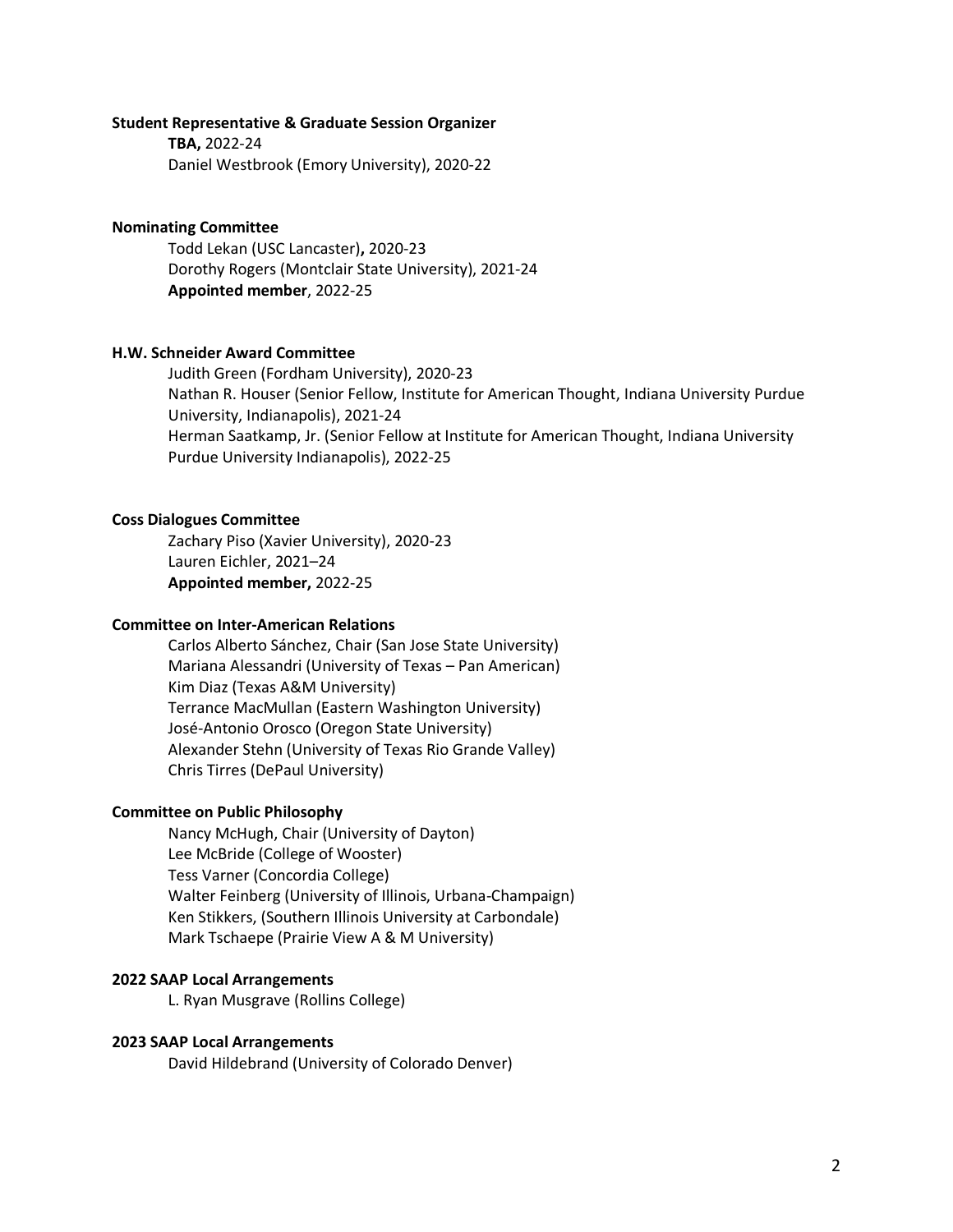### **2022 SIAP Local Arrangements**

Scott Pratt (University of Oregon) Erin McKenna (University of Oregon)

### **SIAP: Summer Institute in American Philosophy Committee**

V. Denise James (University of Dayton) Marilyn Fischer (University of Dayton) Kimberly Garchar (Kent State) Jessica Richardson (Michigan State) Scott L. Pratt (University of Oregon) Erin McKenna (University of Oregon)

### **Local Meetings and Study Groups**

### **Midwest Pragmatist Study Group**

Martin Coleman (Indiana University-Purdue University at Indianapolis); Stanley Harrison (Marquette University); and A.G. Rud (Washington State University), Conveners

### **New York Pragmatist Forum**

Judith Green (Fordham University), Hugh McDonald (New York Institute of Technology), Conveners

#### **Atlantic Coast Pragmatist Meeting**

Seth Vannatta (Morgan State University), Convener

### **Pacific Northwest American Philosophy Reading Group**

Erin McKenna (University of Oregon), Co-Chair, Scott Pratt (University of Oregon), Co-Chair

### **SAAP Liaisons for Meetings at Other Societies**

### **American Philosophical Association**

**Eastern Division:** Nate Whelan-Jackson, 2022-24 **Central Division:** Myron Jackson (Xavier University), 2020-22 **Pacific Division:** Anna Cook (University of the Fraser Valley), 2022-24

#### **Public Philosophy Network**

Eric Weber (University of Kentucky)

### **American Catholic Philosophical Association**

Corey McCall (Penn State University)

### **Society for Phenomenology and Existential Philosophy**

Donald Morse (Webster College)

### **Delegate(s) to the World Congress of Philosophy**

Mitchell Aboulafia (Manhattan College) and Gregory Pappas (Texas A&M University)

### **Inter-American Congress of Philosophy**

Gregory Pappas (Texas A&M University)